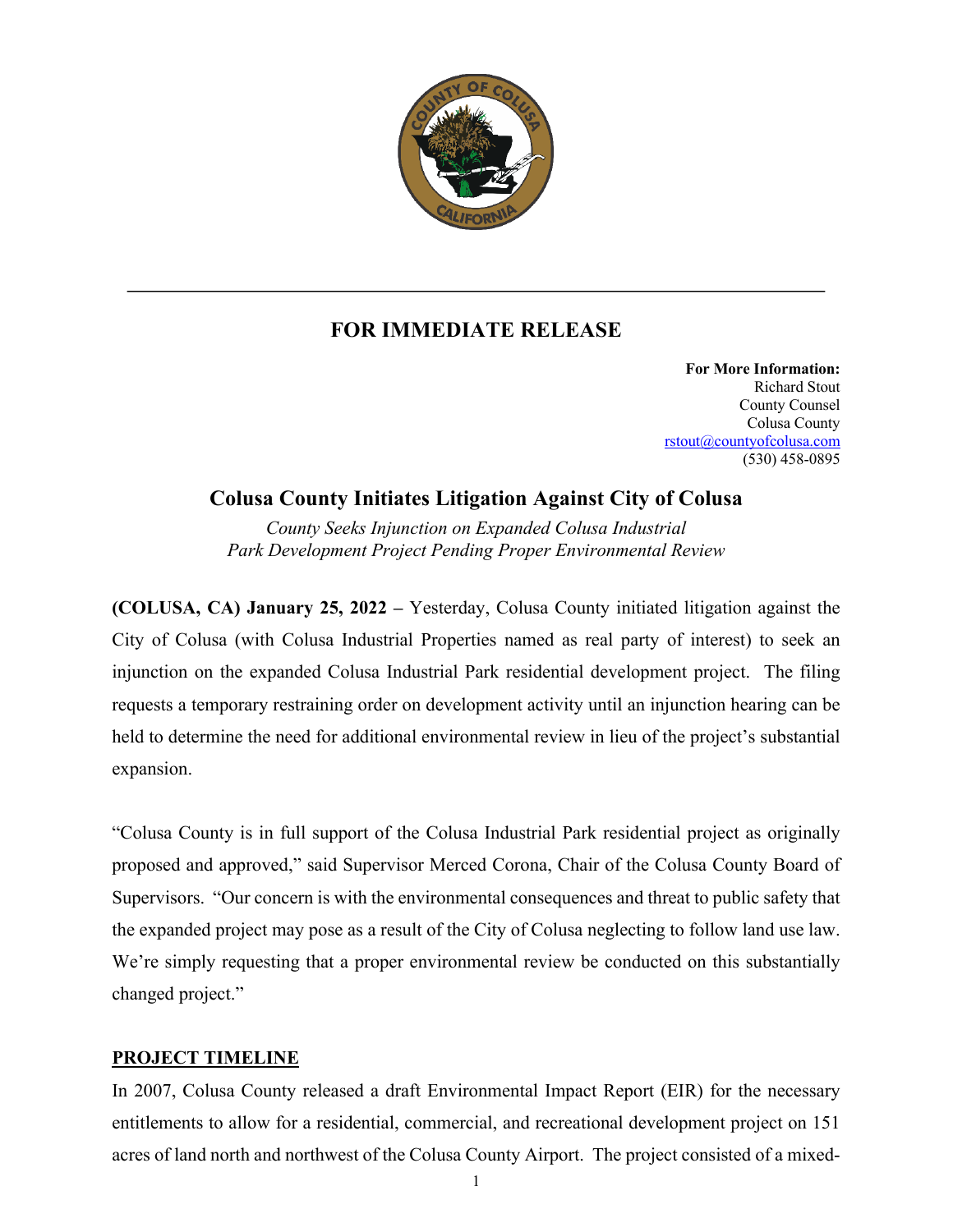use community with 286 residential units, improvements to the existing golf course, and various commercial and office uses. On December 17, 2007, the Colusa County Airport Land Use Commission (ALUC) reviewed the proposed project for consistency with the Colusa County Airport Land Use Compatibility Plan (ALUCP). The ALUC ultimately found that the proposed development was inconsistent with the ALUCP for a number of reasons, including:

- The concentration of residential units and people exceeded the limits established in the ACLUP and the risks were not adequately mitigated;
- The proposed businesses inside the Safety Area may create a concentration of people that exceeded the limits established in the ACLUP and the risks were not adequately mitigated; and,
- The impact of existing airport noise on the proposed residential and businesses exceeded the limits established in the ACLUP and the risks were not fully mitigated.

On May 27, 2008, the Colusa County Board of Supervisors reviewed the project, the EIR, and Airport Land Use Commission's report and adopted a Mitigation Monitoring and Reporting Program (MMRP), and overruled the ALUC's finding of inconsistency and approved the development contingent upon the implementation of a number of significant changes and mitigation measures to address the ALUC findings, including:

- Reducing the number of single-family homes from a maximum of 140 lots to a maximum of 84 single-family lots;
- Widening the aircraft flight corridor through the residential development to increase the separation from the aircraft and the homes;
- Adopting a series of disclosures regarding aircraft operations and noise to notify future homeowners of the impacts that aircraft operations would have on their use of their property, both indoors and outdoors; and,
- Adopting numerous other mitigation measures to ensure that the future residential development does not cause negative impacts to nearby streets, schools, and parks or overwhelm law enforcement or fire public safety services.

In September 2015, the project property was annexed into the City of Colusa. Subsequently, in 2016 the City of Colusa approved a development agreement and subdivision map amendment that increased the number of low-density single-family lots to 180 units, among other amendments.